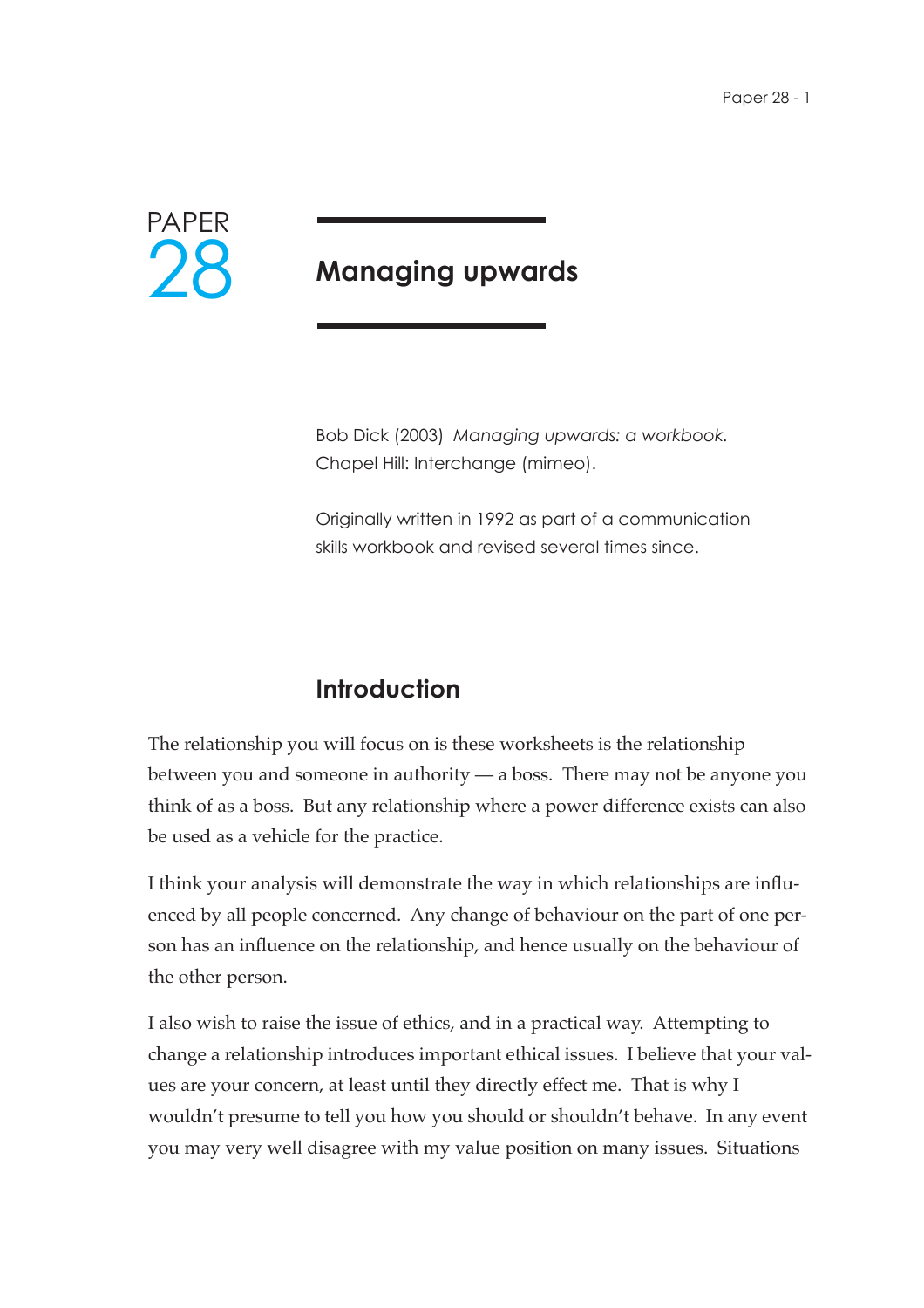involving power relationships often make some of the ethical issues apparent. Having drawn them to your attention, I leave it to you to consider them in other situations.

The more immediate purpose of the early part of this workbook is to help you to analyse a relationship. You will thus be better equipped to change that relationship if you decide to do so.

At this stage, however, you are not being asked to try to change the relationship. All you will do is to analyse it in an attempt to understand what you presently contribute, or could contribute, to the other person's behaviour within that relationship.

Before I proceed, I wish to acknowledge some valuable help from my colleagues. Many of the ideas in this section of the workbook were originally worked out in collaboration with George Blackgrove. Some of the ideas were developed in courses I used to run in conjunction with John Damm, and in conversations with Jim Hirsch. I have also made use of some material which Ron Passfield modified from a session on managing upwards which I conducted.

#### **Improving relationships upward**

The management consultant Peter Drucker has said in his film *Managing upwards* that part of a subordinate's task is to enable her boss to perform. Drucker also believes that a boss's task is to enable her subordinates to perform.

Those interesting thoughts provide the theme for this exercise. In it you will prepare for a possible later conversation in which you and your boss (or some other authority figure) will try to improve your working relationship.

Whether that conversation takes place is entirely up to you. This exercise is preparation only. The exercise assumes your boss will respond positively to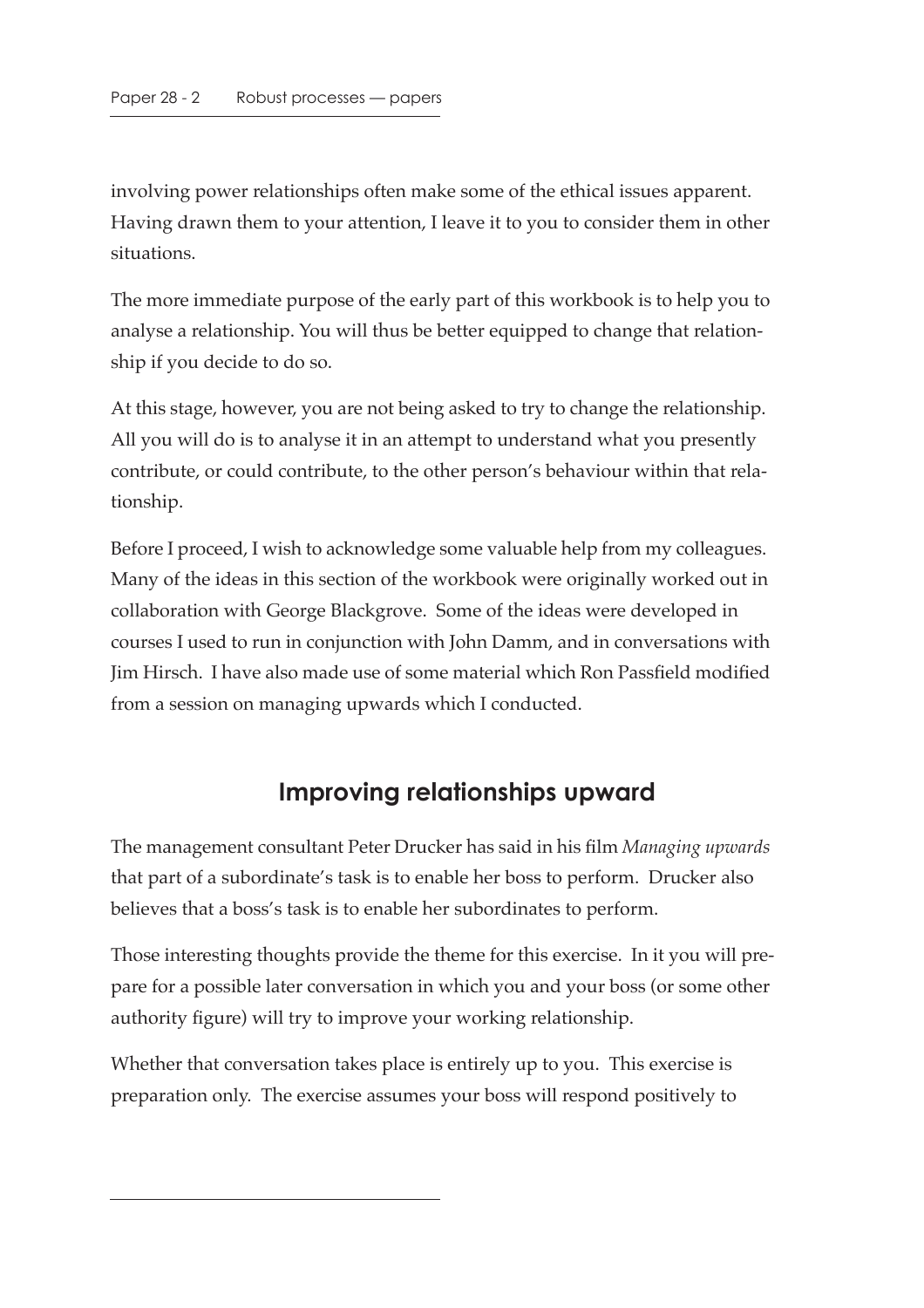your attempt to improve your working relationship with her. Most subordinates suspect this isn't true. Most who attempt this exercise find that it is. But it's your choice what to do about it. For now, I suggest you do the preparation, and then see how you feel about it. A following exercise deals with more difficult bosses.

#### **Part 1**

The first part of the exercise may help to make it easier for you to understand better your boss's point of view on some issues. To do this, you will examine your relationship with your subordinates.

If you do not have any work experience there are other relationships you can analyse. Any relationship within which you have some power, and some responsibility for other people, will suffice. Examples include teacher, parent, informal leader of a social group, older brother or sister to a younger sibling, baby-sitter, and so on.

- 1. Make a list of things that your subordinates do that annoy you. If you have trouble compiling the list, think of each of your subordinates in turn.
- 2. For each of the actions, list how you often react.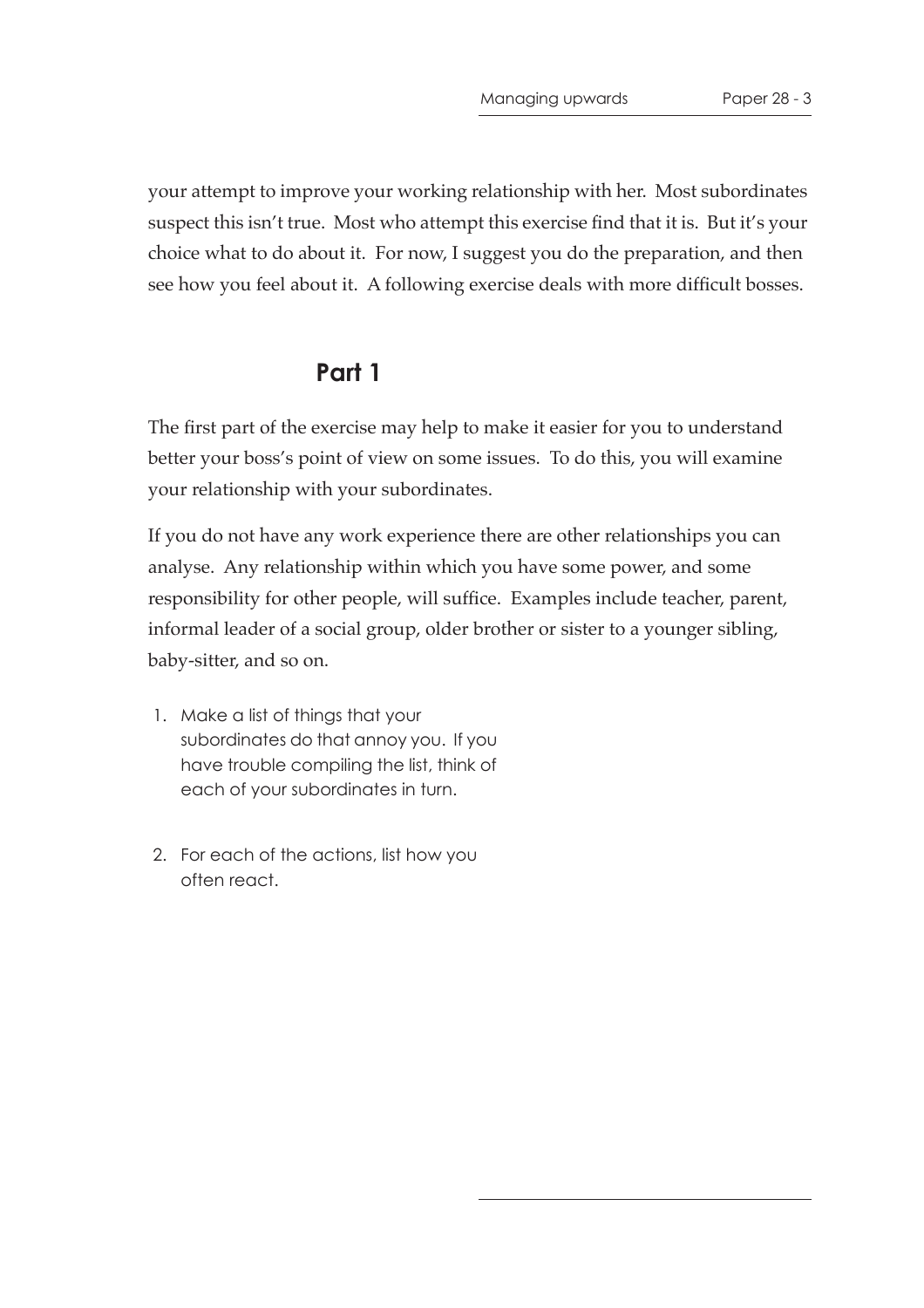Now you will analyse some aspects of your relationship with a boss. Before proceeding with the exercise, decide which relationship you are going to analyse. Any relationship where a power difference exists is suitable. If you work, or have worked, and have a boss, your choice is easy. If not, you may instead analyse your relationship with some other person who has some power or authority in their dealings with you. It could be one of your parents, perhaps, or a teacher, or the informal leader of some social group you belong to, or the president of a voluntary group of which you are a member.

The relationship you are going to analyse:

In what follows, try to keep in mind what it is like to be a boss. If your boss isn't present (and most probably is not), you will have to keep one eye on her interests throughout the exercise.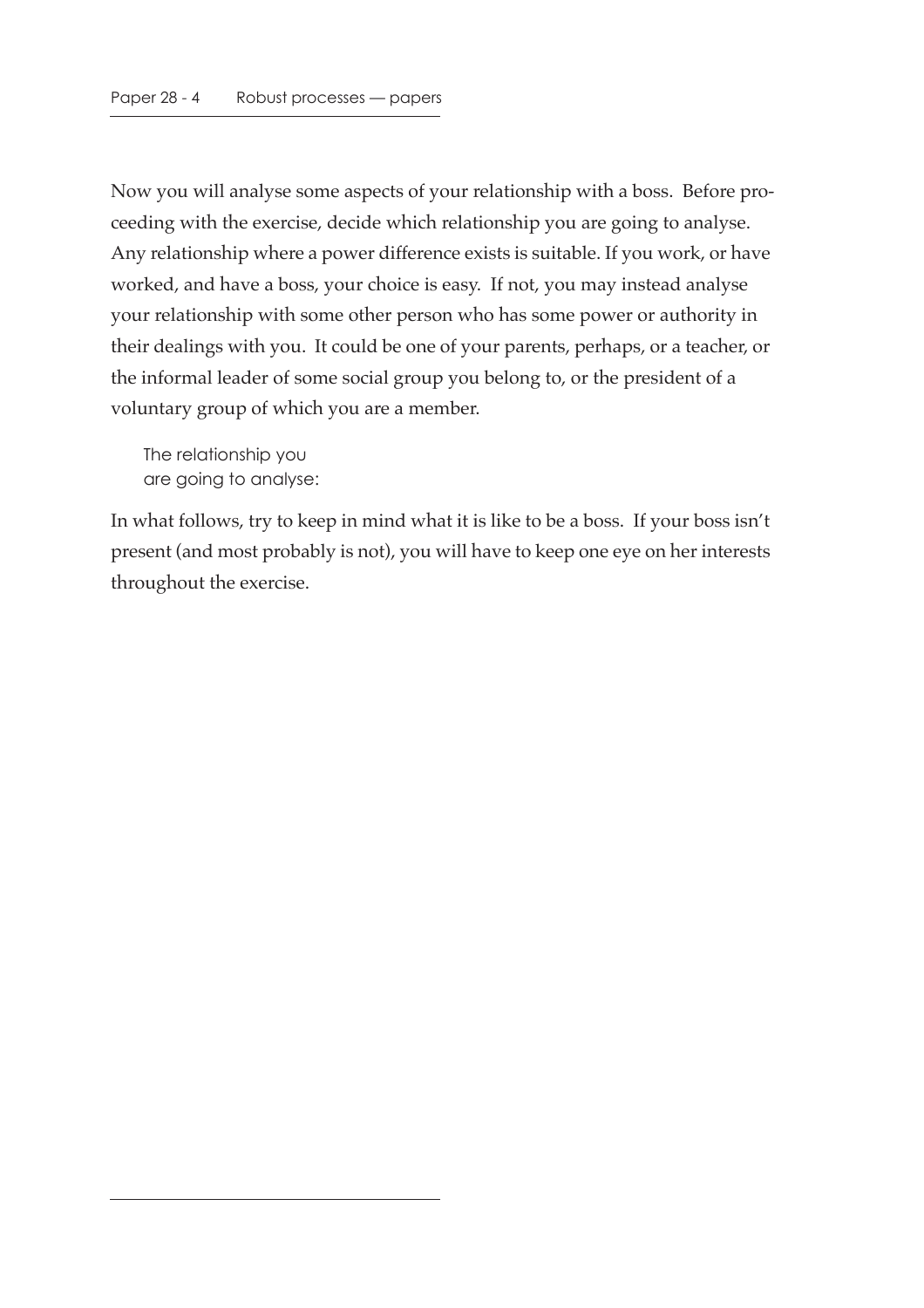#### **Part 2**

The second part of the exercise focuses on performance—yours and your boss's. It is intended to help you identify what could improve your individual and collective performance. You will find it helps to give particular attention to those job responsibilities that are most important to your working relationship.

 3. What are some of the things that your boss (or the person you are considering) does best in her job (or towards meeting her responsibilities as parent, teacher, or whatever)? List them at the right.

 4. What are some of the things your boss does least well? List them at the right.

 5. Look back over the lists you have prepared in items 3 and 4. Choose the most important of them. Mark them, for example by underlining.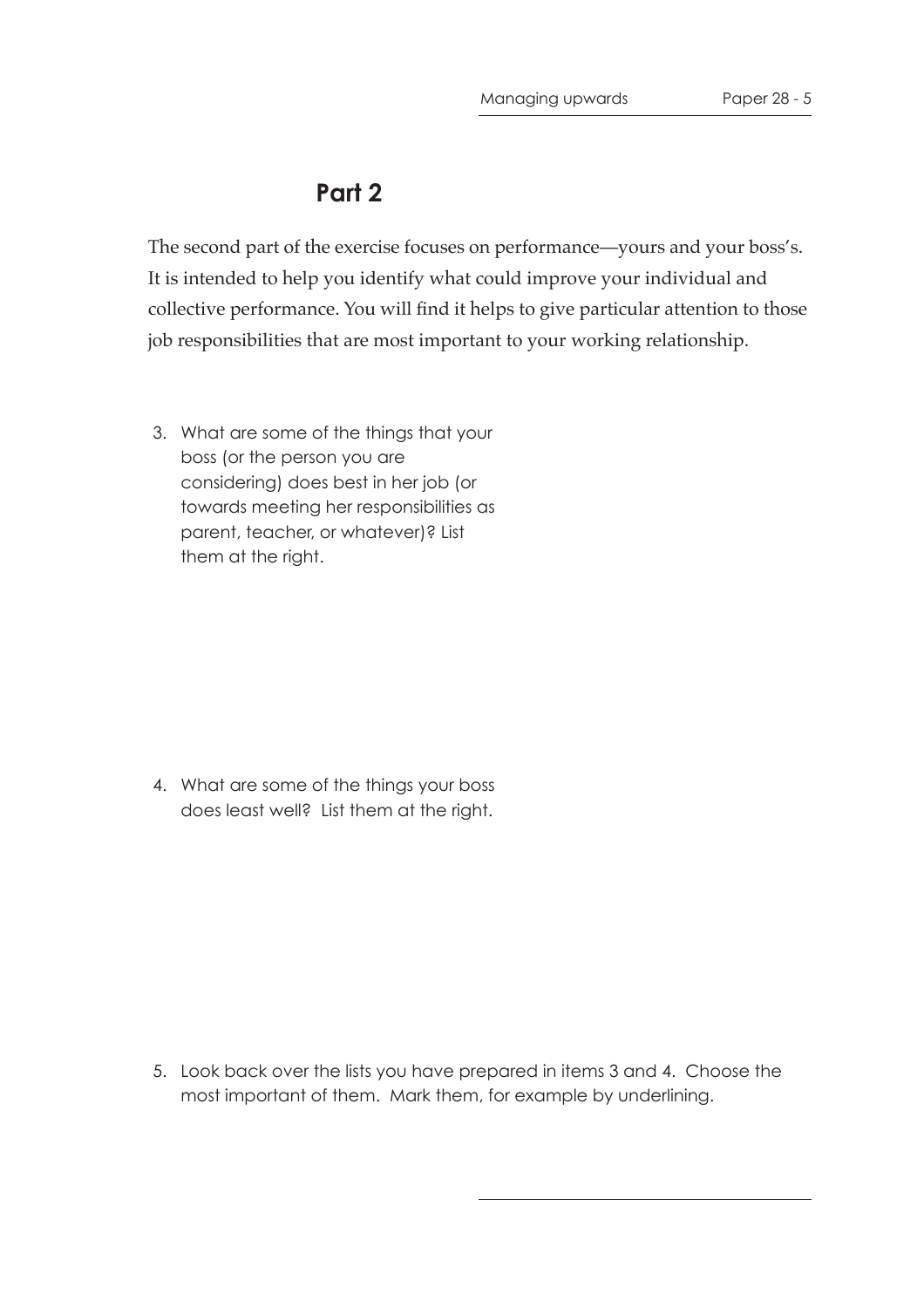6. Part of your responsibility within that relationship is to "enable your boss to perform", Drucker would say. In the light of lists 3 and 4, what three or four things do you think you can do (or do differently) to make the most of your boss's particular strengths and weaknesses?

It is now time to consider your own strengths and weaknesses, and what your boss can help you do about them.

- 7. What do you do best in your job? Which of your responsibilities do you meet best?
- 8. What do you do least well? Which of your responsibilities are you least able to meet?
- 9. Choose the most important items in lists 7 and 8. Mark them, for example by underlining.
- 10. What three or four things could your boss do (or do differently) to help you to perform better in your job?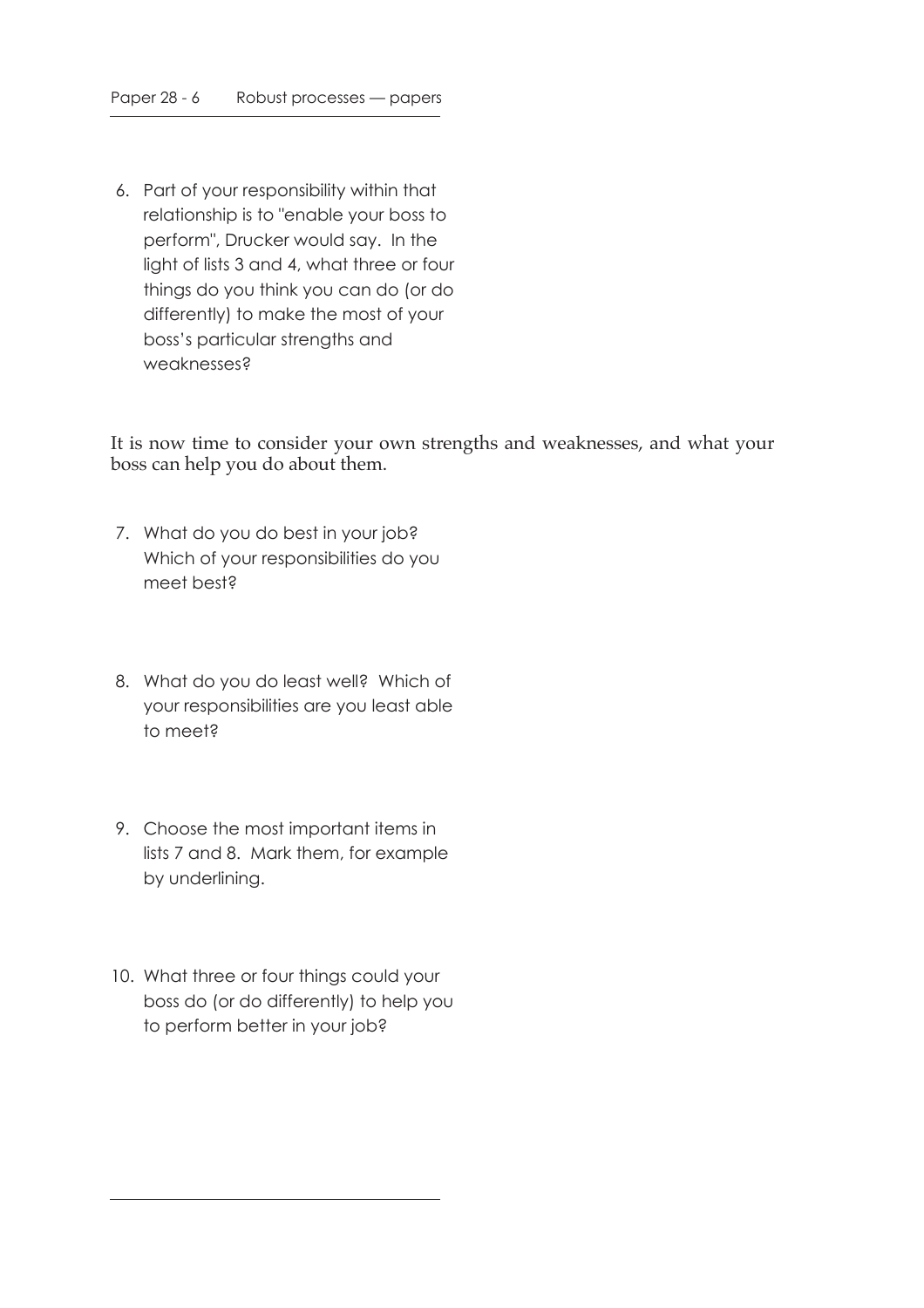11. Your boss, I would guess, is unlikely to do those things if you just wait for them to happen. How can you best approach your boss to enlist her cooperation in the matters listed above?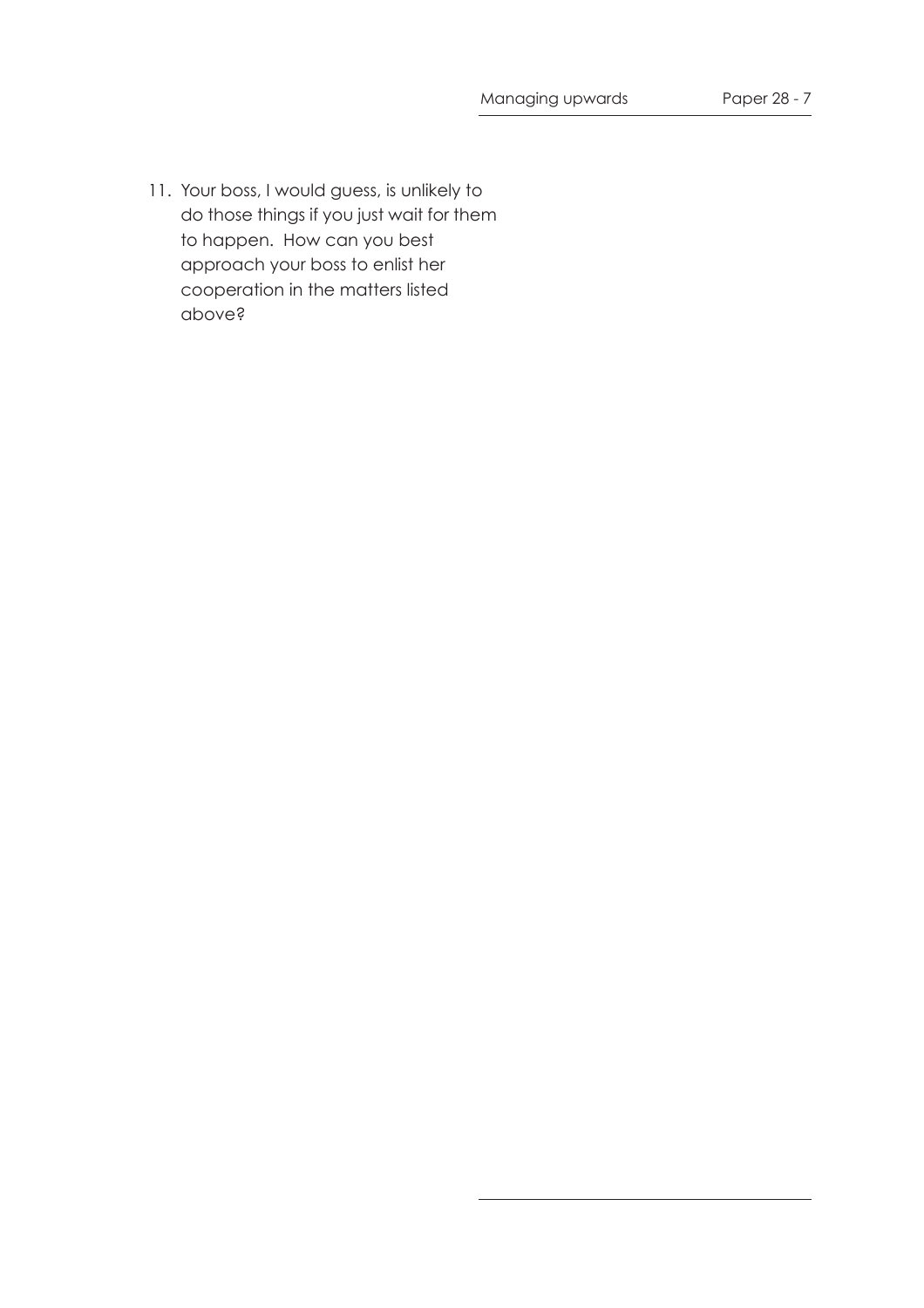#### **Part 3**

- 12. Which of your colleagues (siblings, peers, fellow students, or whatever) seems to have the best working relationship with your boss?
- 13. On what occasions do you and your boss have the most effective working relationship?
- 14. What do your answers to these two questions imply about the type of relationship your boss feels most comfortable with, and works most effectively within?
- 15. Which of your colleagues (etc.) seems to have the worst working relationship with your boss?
- 16. On what occasions do you and your boss have the least effective working relationship?
- 17. What does this imply about the type of relationship your boss doesn't feel comfortable with?
- 18. Consider your responses to the questions in this part of the exercise. What can you do differently to enable you to build the sort of working relationship that seems to be effective for your boss?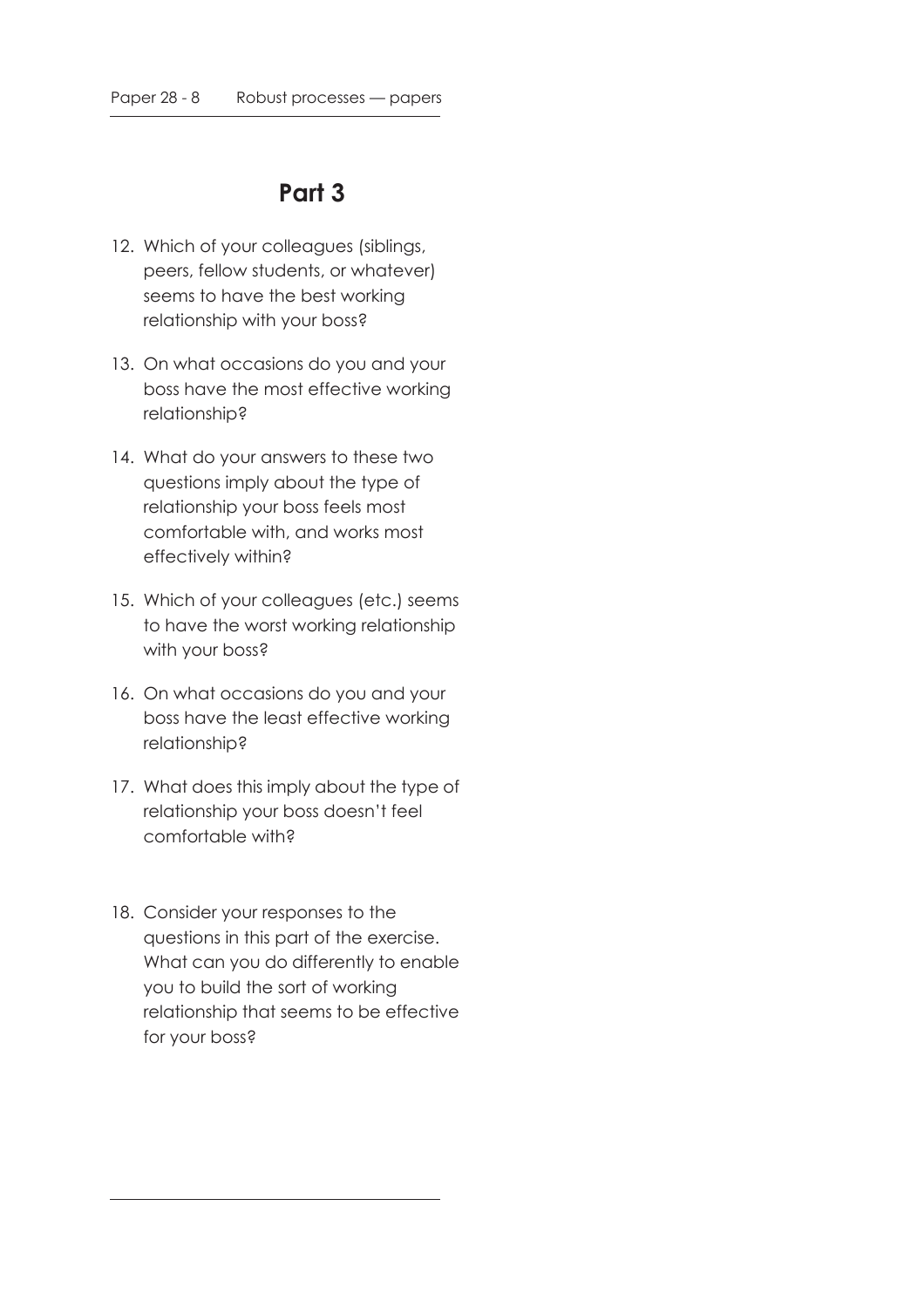#### **Part 4**

In the fourth part of the exercise, you will consider the items you have chosen above in more detail. What issues is it useful to approach your boss about? How can you approach her to maximise the chances of success?

- 19. You have used a number of methods to identify things you could do to improve your working relationship with your boss. Gather them together here, arranged in your order of priority for them. Include only those items where you might be prepared to make the first approach.
- 20. Consider each of the items in turn, beginning with the most important of them. Remember that your attempts to predict your boss's likes and dislikes may not be very accurate—it may be all fantasy on your part. Plan how you could approach your boss about each item, acknowledging that you may be mistaken about it, and trying not to put your boss on the spot about it.
- 21. Choose the one issue which seems most promising. Rehearse, with a friend, the approach you would use to approach your boss about one of these issues. (continued overleaf →)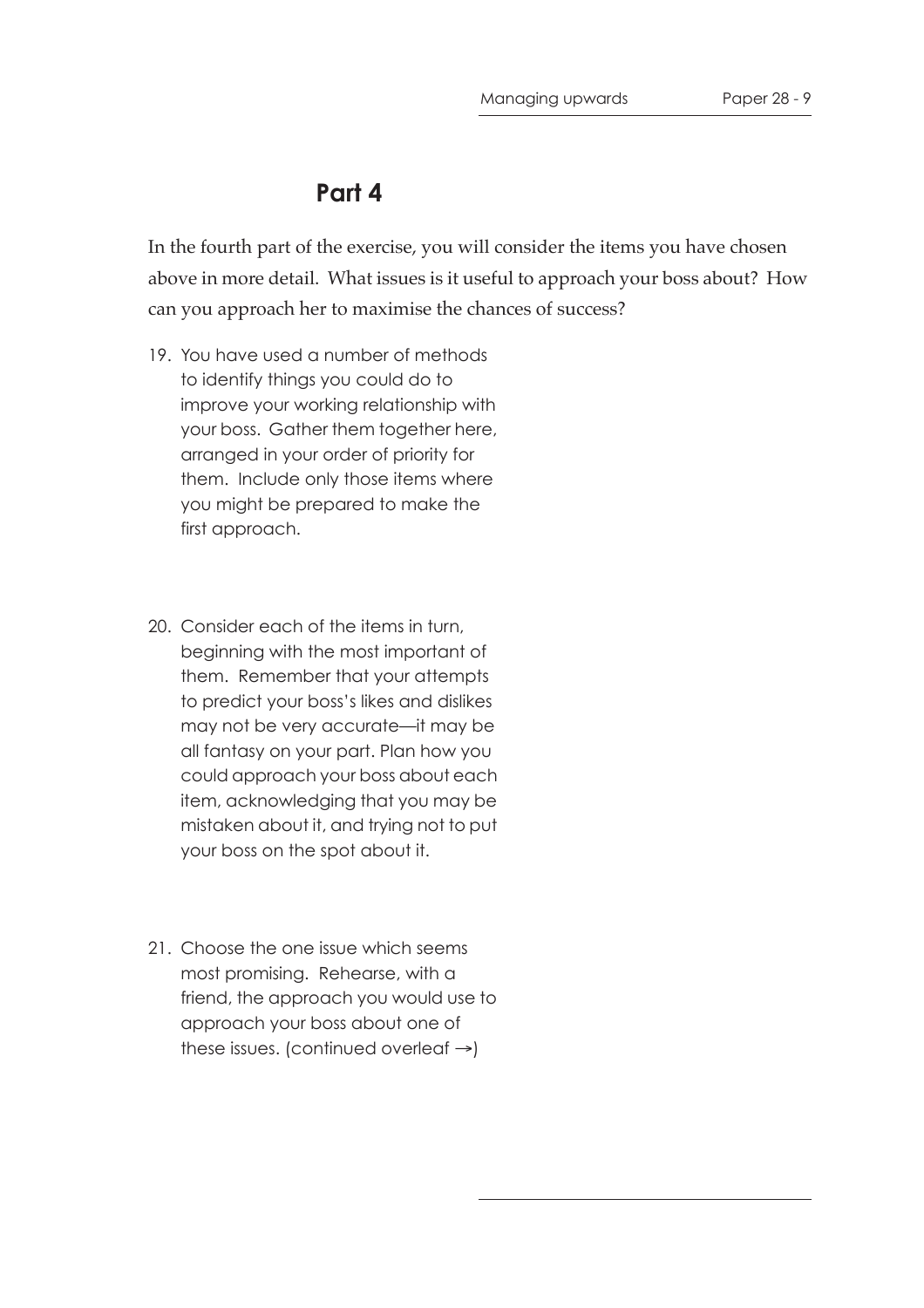During your rehearsal, keep in mind the key points from earlier exercises. In particular ...

- Before you start, focus on your own state of mind. Deliberately relax. Try to maintain the state of relaxation throughout the practice session.
- Try to stay future oriented, and non-defensive. See if you can make it a joint problem solving session.
- Attend closely to your boss. When she is speaking, listen to understand her position.
- If it becomes apparent that there are issues about which your boss feels keenly, give priority to them. But do so in a way which enables you to return to your own issue when your boss's issues are resolved.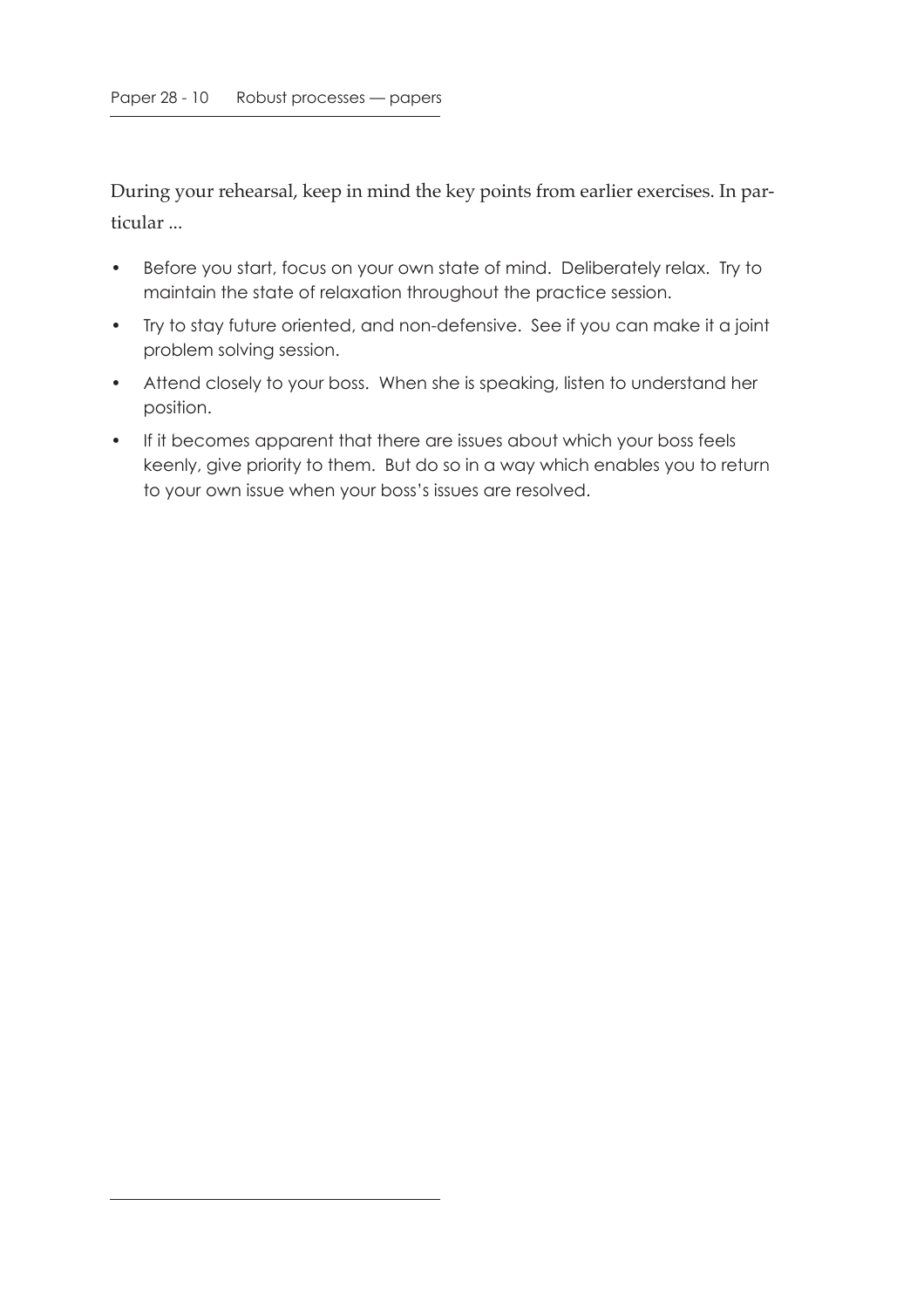#### **Changing a relationship with a boss**

In the previous exercise it was assumed that your boss would respond positively to your approach. Occasionally, this is clearly not true, or the risk is too great to attempt to do something about it. A relationship, however, is just that—a relationship. Any change in the behaviour of either person will change it.

Other people's behaviour is often partly the result of how we reward and punish what they do and say. One very effective way of changing a relationship is to stop rewarding behaviours you don't want, and to start rewarding behaviours you do want. In this exercise, you will explore the rewards and punishments your boss earns with her behaviour. You will then use this information to decide what you can do about it. The method of analysis you will use is a variation on *Option 11/2*, discussed elsewhere.

 1. Make a list at the right of things your boss does that interfere with your work effectiveness, or your satisfaction, or both.

Think back to the previous exercise, and include items from it.

Make the list as long as you can in the time you have.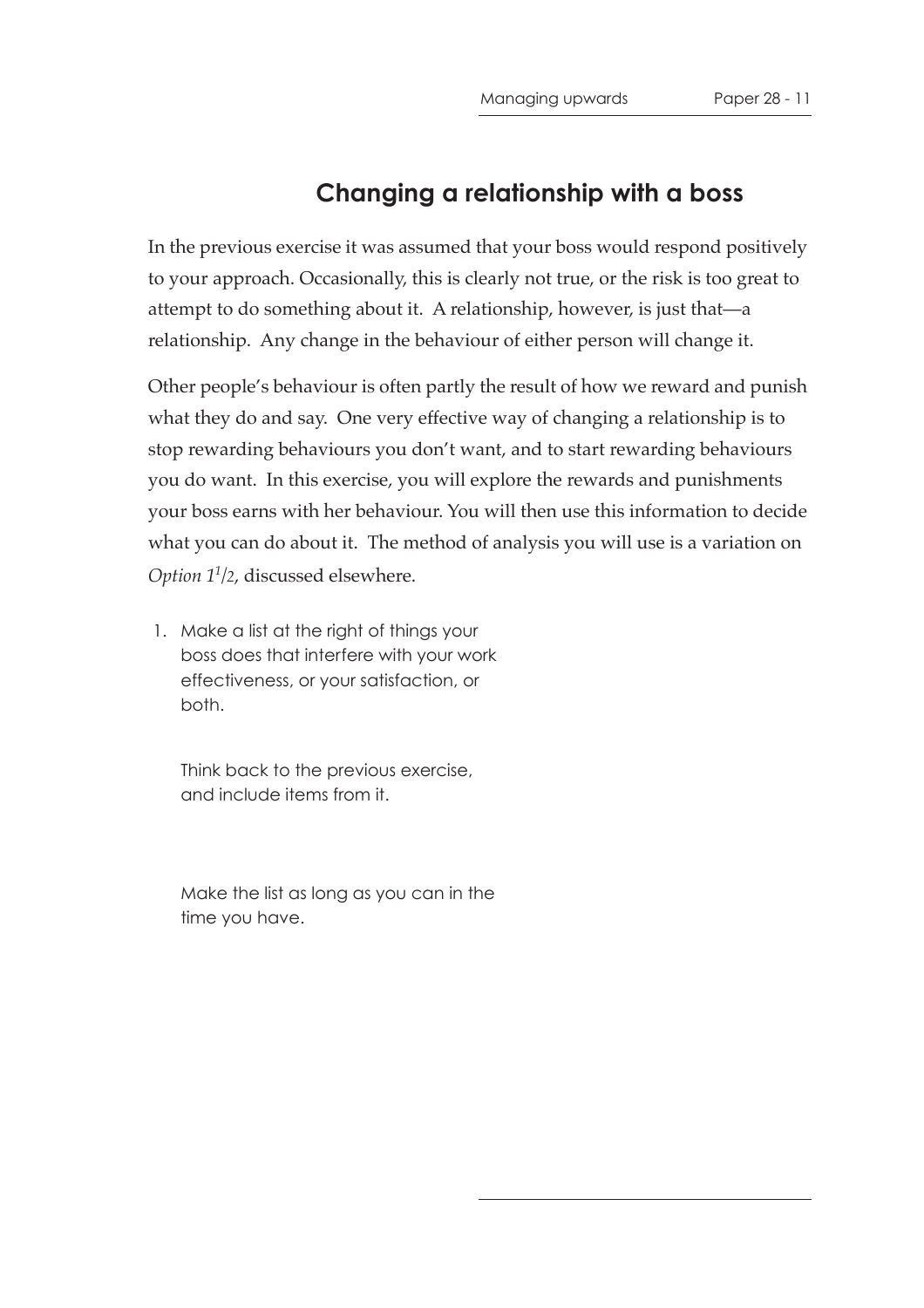- 2. Now look back over the list, and choose the most promising item. Take the following aspects into account ...
	- How specific is the item? A specific item is easier to analyse. If there isn't a specific item perhaps you can use a single example of one of the items you have listed.
	- How representative is it of a wider class of items?
	- How important? (Important enough to be worth doing something about?)
	- Is it an item where you think you have some chance to improve matters?
- 3. Take the most important item, and write it as a specific description of your boss's behaviour, and your reaction. For example "I get annoyed when my boss …[i.e. does or says some specific thing on some specific occasion]".

(The rest of the space below is for a later step.)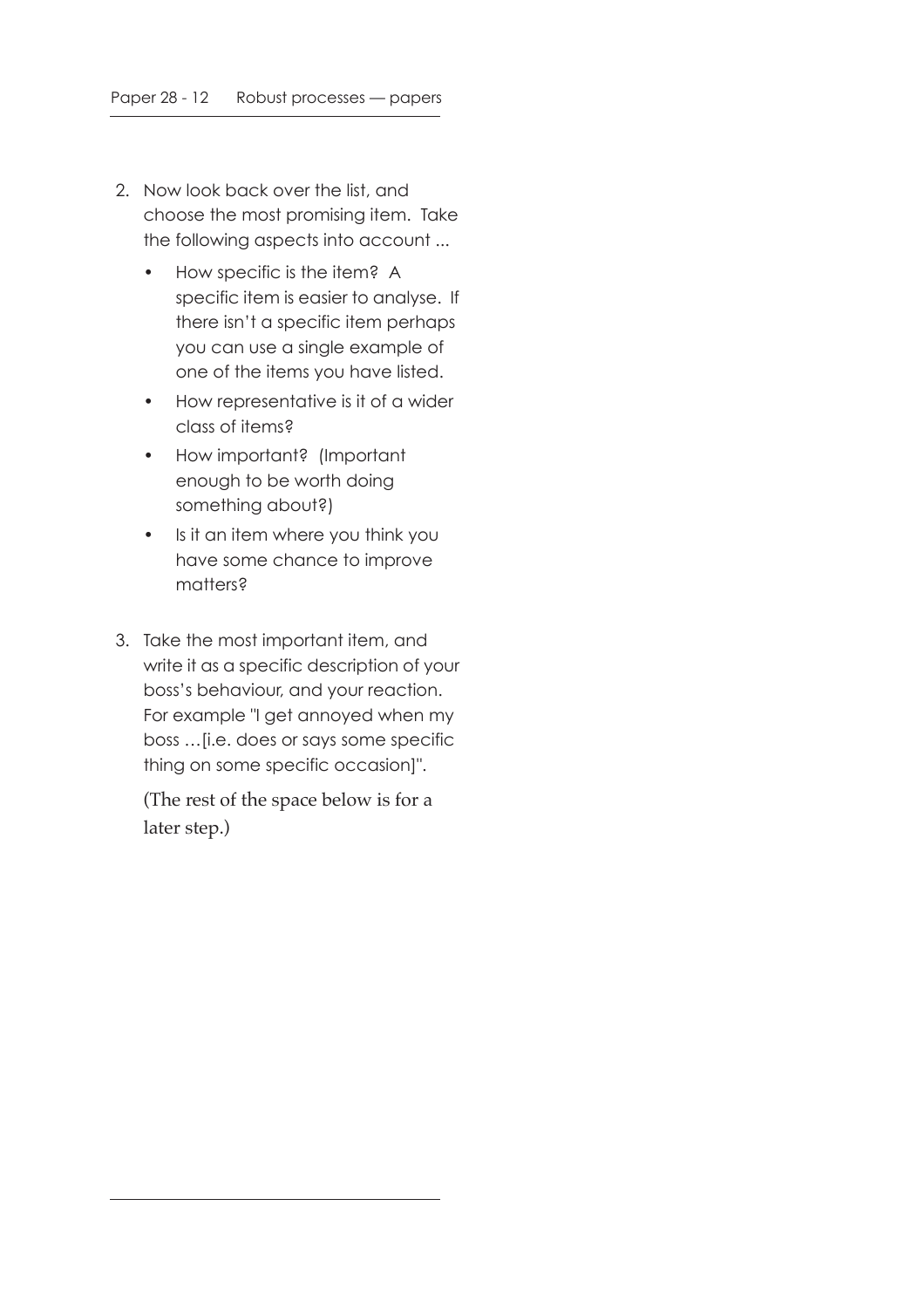4. Now give a specific description of what you would prefer your boss to do instead: "On these occasions, I would prefer my boss to ...".

(The rest of the space below is for a later step.)

In questions 5 and 6 below, it is an advantage if some friends or colleagues can help you compile the lists, whether they know your boss or not. If you use help, however, it has to be your own judgment as to which is the most important of these.

- 5. Return now to the behaviour you would like to change. In the space beneath question 2, list:
	- the advantages to your boss of doing that; and
	- the disadvantages to your boss of instead doing what you would prefer.
- 6. Consider all the items you have listed. Mark (by underlining or circling) those you think are most important in determining your boss's present behaviour.
- 7. Now, beneath question 3, list the following:
	- the advantages to your boss of doing what you would prefer; and
	- the disadvantages to your boss of what she does now.
- 8. Again, circle or underline the items you think are, or could be, most important from your boss's point of view.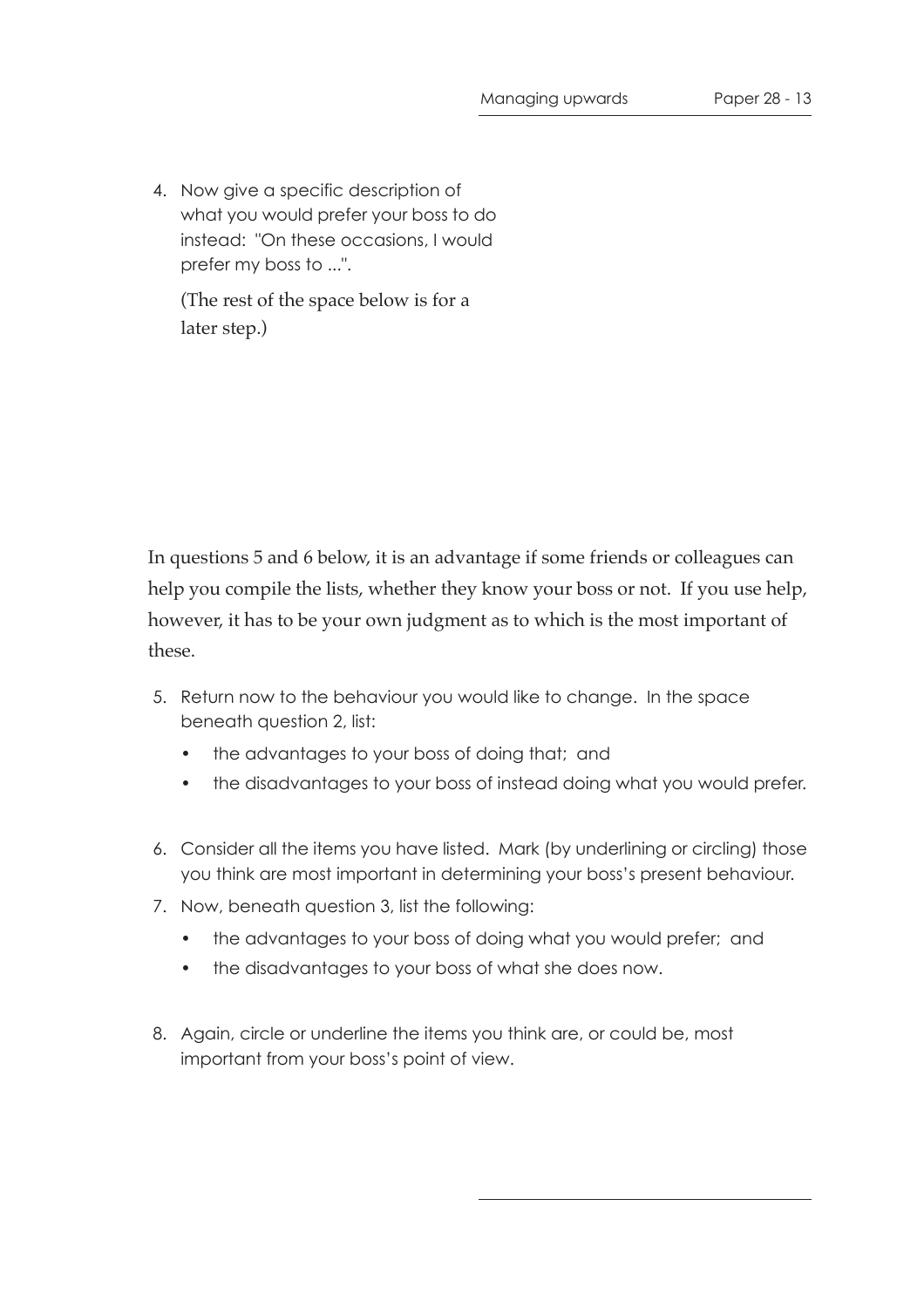9. Examine the two lists of advantages and disadvantages. These are the rewards and penalties which probably help to determine your boss's behaviour. As a partial check on your lists (which may be all fantasy), ask yourself this question. Is it now apparent why your boss does what she does, and not what she does not? If so, move to the next step.

If it is not apparent, then you have left something out of your analysis, or you have misjudged the importance of some of the items. Reconsider. It may help to remember that the most powerful rewards and penalties: (a) are immediate in time; (b) are important to the person concerned; (c) are usually invisible, involving the person's ego and consisting of feelings.

10. Now we come to the crunch. One way to change your boss's behaviour is to change the rewards and penalties that influence her behaviour. Look back over the items listed under question 2.

Which of these can you reduce or eliminate (the easiest ones to start on are those which you provide directly).

Transfer them to the space on the right.

Remember that your boss reacts not to the world as it is, but to the world as she sees it. It is therefore enough if there is something you can do to change her perception of the advantages and disadvantages.

11. Now do a similar analysis of the items listed beneath question 3. Transfer to the space on the right the advantages and disadvantages which you can increase through your own behaviour.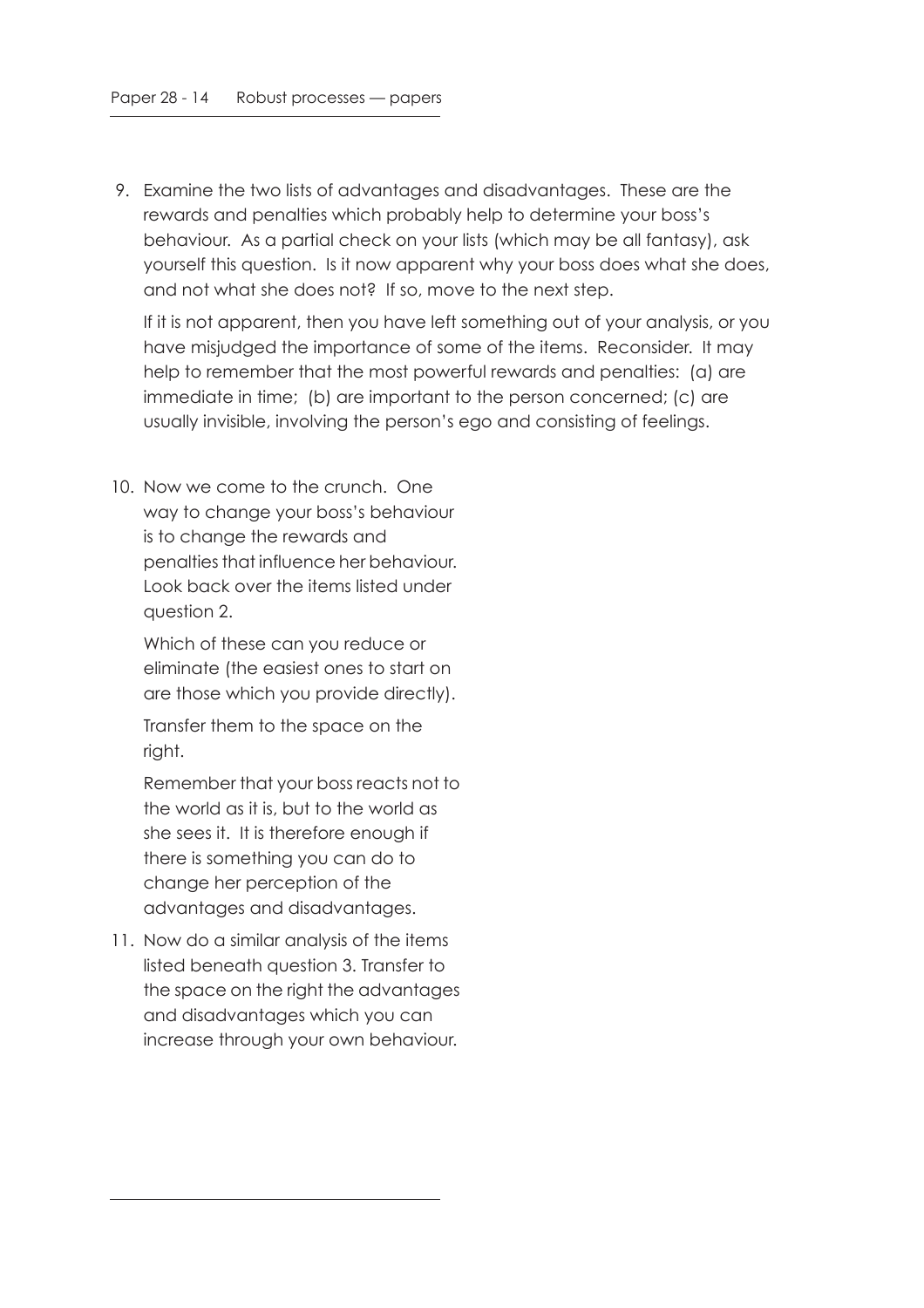- 12. Convert the items in the previous questions into things you can do or say to change the rewards and penalties for your boss. (If you don't do something about it, the changes won't take place!)
- 13. Consider your plan of action. If you carry it through, is it likely to make enough change in the rewards and penalties to change you boss's behaviour. If so, move onto the next question.

If not, you will have to settle for something less. Revise your description of your behaviour into something that is achievable: "I would settle for having my boss [do or say this ...]". Then repeat the analysis.

- 14. Now for some final checks to sharpen up your plan of action:
	- What assumptions have you made. How can you check them before proceeding?
	- If you were the boss, and someone did that to you, how would you react? (Now, do you want to revise your approach?)
	- If you do it as planned, what can go wrong? What can you add to your plan to prevent it going wrong? If it still goes wrong despite your efforts, what can you do to recover from it? (You can use the space below as a worksheet, if you wish.)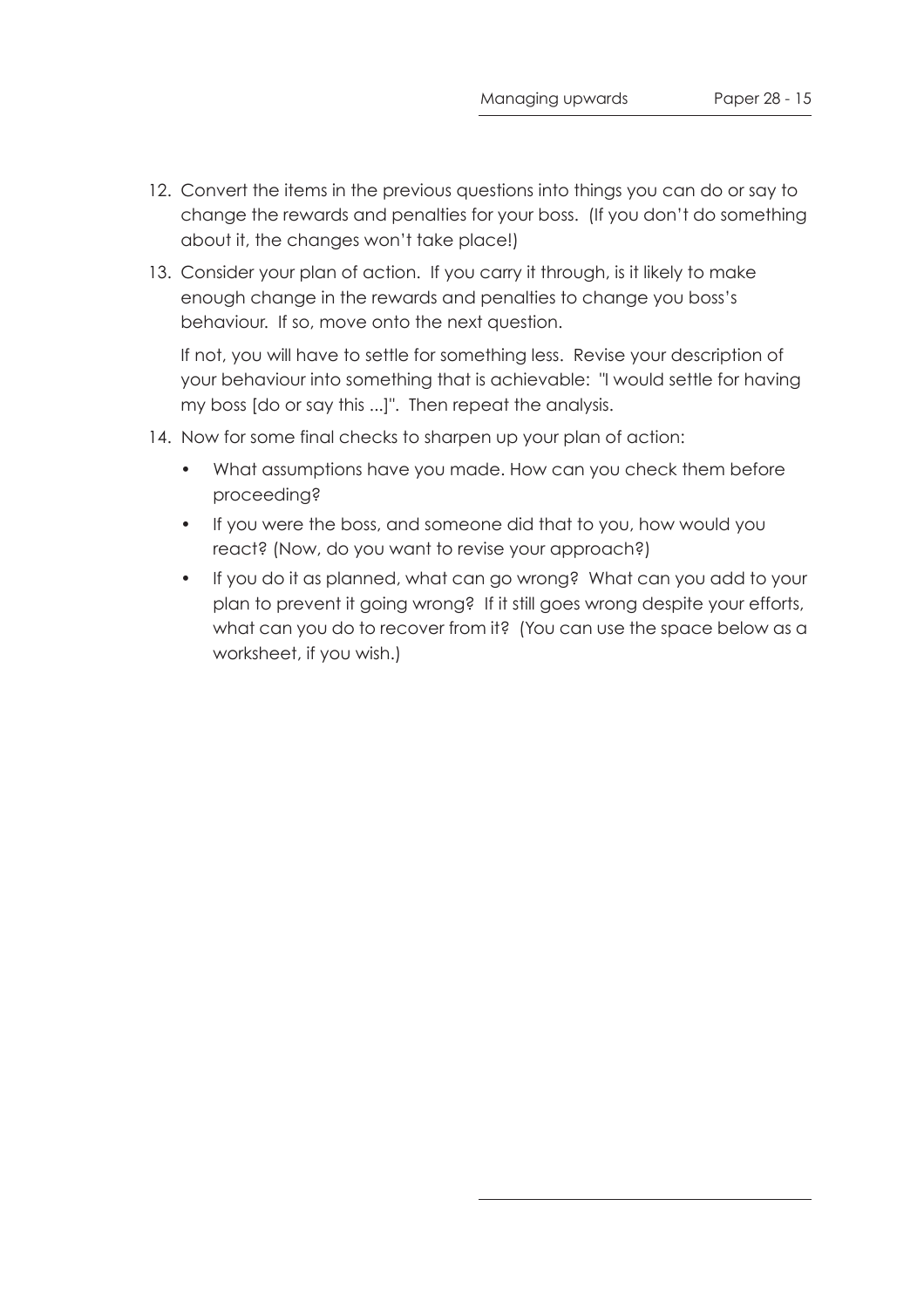### **Some final thoughts**

Here, phrased as questions and tentative answers, are some of the issues involved in managing upwards.

*Isn't it risky to try to change someone with more power?* Yes. But that doesn't mean you can't do anything about it. Firstly, power is a quality of a relationship. It is therefore something you give to someone. You can, to some extent, take some of it back. Secondly, some of the power your boss uses is bluff. Like playing poker, the only way you can find out how much is real is to be prepared to call the bluff. Occasionally you'll be mistaken. That's where the risk lies. At the least, you can usually make your own views and preferences known …

*"I would prefer not to do that. I would find it easier to do it with enthusiasm if I understood why it's important to you."*

*Is managing upwards manipulative?* It can be. If you do not reveal your intentions and motivations, probably it is. If you let your boss know what you intend to do, and why, it probably isn't manipulative (but may be more risky).

*"You have supported only one of my suggestions in the previous six months. I'm willing to be persuaded I'm mistaken, but I personally believe that many of my suggestions are worth your support. I'm considering looking for ways of taking the suggestions further myself. I'd prefer your approval. I think the ideas are good enough to warrant action without your approval. Can we talk the issue through?"*

*Won't it damage my relationship with my boss?* It will most probably make it awkward at the beginning. If you are not manipulative, and you use good listening skills when they are needed, I would expect it to improve most relationships in the intermediate and long term.

*Does it have to be done face-to-face?* Perhaps not. But face-to-face is the only way, it seems to me, to get all the non-verbal information you need. Face-to-face is also more flexible. It allows you to adjust more readily to your boss's needs and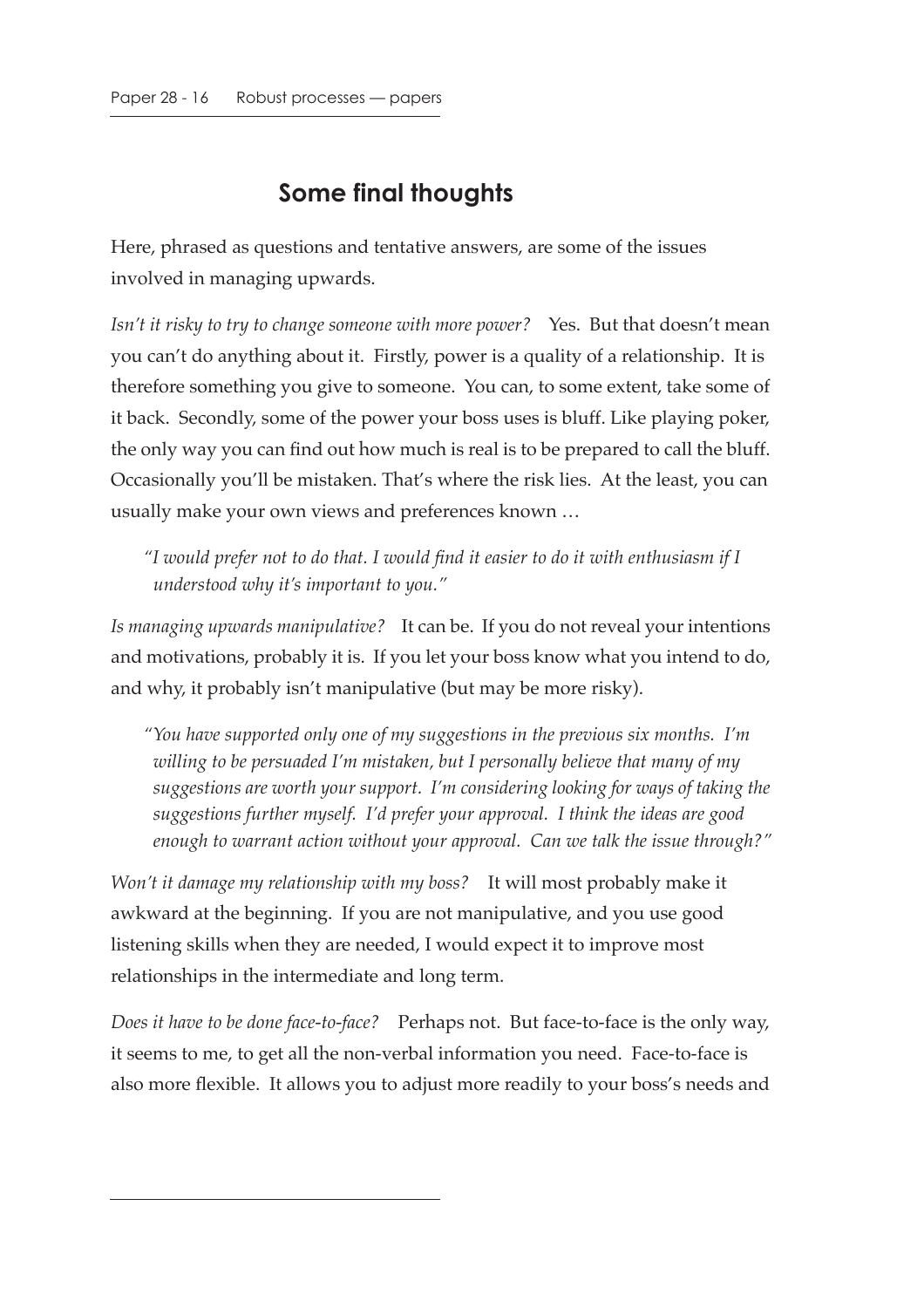ideas, and to achieve a mutually-satisfactory outcome. Under some circumstances, you may be required to make your proposal in writing. In such instances, it makes good sense to sort it out face-to-face first. When you understand what the issues are, what your boss wants out of it, and so on, you can then commit it to writing.

*But once the boss has decided something, won't challenging it just make her more determined?* Probably, especially in bureaucratic organisations. Here's a simple groundrule for managing upwards. In general, don't waste much time or effort on a decision that has already been taken. Fight the next decision, not the last one. Good managing upwards, like much of effective communication, is future oriented.

*"I'm not asking you to revise your decision. However, I would like to point out to you how much difficulty the decision created for me."*

*When it comes to the point, doesn't my boss have the right to demand that I do what she wants?* That's for you to decide. I believe so, except where it goes strongly against your conscience. I don't think the right extends to asking you to pretend to like it.

*"I accept that you have a right to ask me to do that. As you insist, I'll do it as well as I can. I have to say that I'm still not convinced it's the best way. If it were my decision, I'd do it differently."*

*What if there is nothing I can do to change the rewards and penalties?* This is occasionally true. All you can do then is to learn to live with it. Usually, though, you can at least tell your boss what the costs are for you. In that way, you make her bear some of the costs of her behaviour. Often we reward our bosses for making our life unpleasant — we pretend to be pleased to work overtime, or do what they have asked, or to be told how to do our job.

*Isn't it all very time-consuming and involved?* Yes. It helps to remember that it is your decision whether or not to do anything about it. If you don't, then I